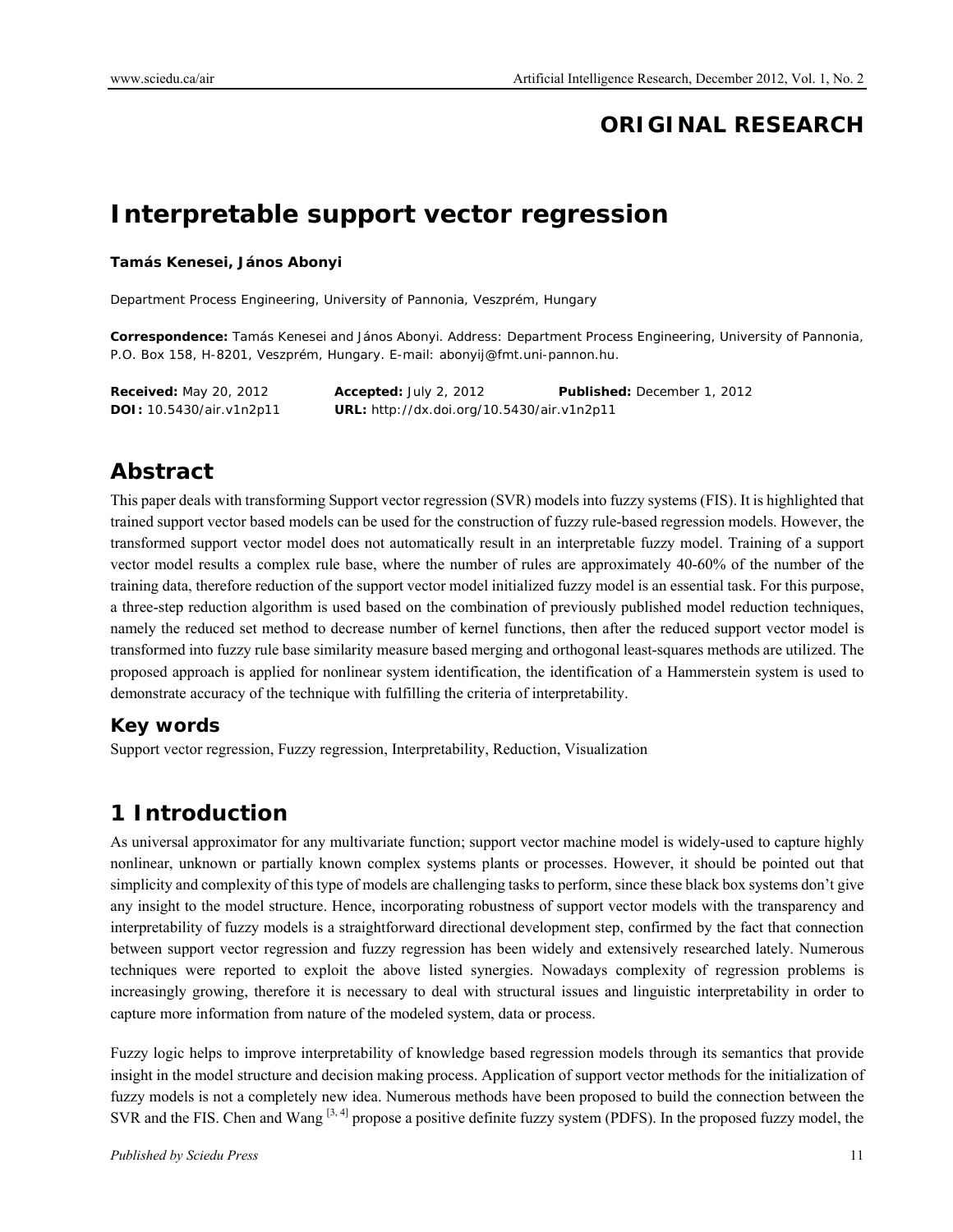PDFS is equivalent to a Gaussian-kernel SVM<sup>[3]</sup> if Gaussian membership functions are adopted. Antecedent of a fuzzy rule is obtained by a support vector (SV). Therefore the number of fuzzy rules is the same as the number of SVs. As the number of SVs is generally large, the size of the FIS based on an SVM is also large. To solve this problem researcher [5] proposed a learning algorithm to remove the irrelevant fuzzy rules. In spite of this, the generalization performance is degraded. The above methods are for the zero order FIS, which has one fuzzy singleton in the consequent of a fuzzy rule. For the first order FIS, Leski <sup>[18]</sup> described a method for obtaining a FIS by means of the SVM with data-independent kernel matrix. Moreover Juang et al. used a combination of fuzzy clustering and the linear SVM to establish a fuzzy model with less parameter number and better generalization performance. However, negligible effort has been done to establish a HFIS (high order FIS) with kernel methods. It was presented a HFIS with high accuracy and good generalization performance  $[11]$ . It was shown how to obtain the formulation of the nonlinear function for the consequent part. Furthermore, Catala used prototype vectors to combine with the support vectors using geometric methods to define ellipsoids in the input space, which are later transformed to if then rules  $[2]$ . Special operator was utilized to achieve equivalency between support vector machines and fuzzy rule based system <sup>[6]</sup>. Utilization of support vector models is described to solve the convex optimization problem for multivariate linear regression models and it is also shown how multivariate fuzzy nonlinear regression model can be formalized for numerical inputs and fuzzy output <sup>[8]</sup>. Multiple types of kernels [6, 8] can be used to solve crisp nonlinear regression problems  $[1]$ . Juang and Hsieh  $[7]$  used a combination of fuzzy clustering and linear support vector regression to obtain Takagi-Sugeno type fuzzy rules. Support vector machines can be applied to determine the support vectors for each fuzzy cluster obtained by fuzzy c-means clustering algorithm  $\frac{16}{6}$ . Visualization of fuzzy regression models is also discussed lately. Interpretation of fuzzy regression is provided with an insight into regression intervals so that regression interval analysis, data type analysis and variable selections are analytically performed <sup>[15]</sup>. A visualization and interpretation tool is presented. Feature space is visualized with highlighting the corresponding variables in the original input data to show how they are associated to the output variable  $[17]$ . It is shown that which part of the input data can be utilized to estimate the output value. This technique also describes which input variable are responsible for the performance of the support vector regression. With the combination of visualization and interpretation the black-box support vector regression is identified in one step.

It must be taken into account that fuzzy logic does not guarantee interpretability as a prerequisite, because obtaining fuzzy models from support vector based training often result fuzzy models with high number of fuzzy rules. This phenomenon makes interpretability much more difficult, therefore aim of this paper is to describe a combination-of-tools three-step technique how to use reduction techniques on trained SVR models to acquire transparent, but accurate fuzzy rule based regression models. The steps are the following:

1) Application of the Reduced Set method

The identification of the SVM is followed by the application of the Reduced Set (RS) method to decrease the number of kernel functions. Originally, this method has been introduced  $^{[9]}$  to reduce the computational complexity of SVMs. The obtained SVM is subsequently transformed into a fuzzy rule-based regression model.

2) Similarity-based fuzzy set merging

The Gaussian membership functions of the fuzzy rule based regression model are derived from the Gaussian kernel functions of the SVM. The interpretability of a fuzzy model highly depends on the distribution of the membership functions. Hence, the next reduction step is achieved by merging fuzzy sets based on a similarity measure  $[12]$ .

3) Rule-base simplification by orthogonal transformation

Finally, orthogonal least-squares method is used to reduce the number of rules and re-estimate the consequent parameters of the regression model. The applications of orthogonal transformations for reducing the number of rules have received much attention in the recent literature [13, 14]. These methods evaluate the output contribution of the rules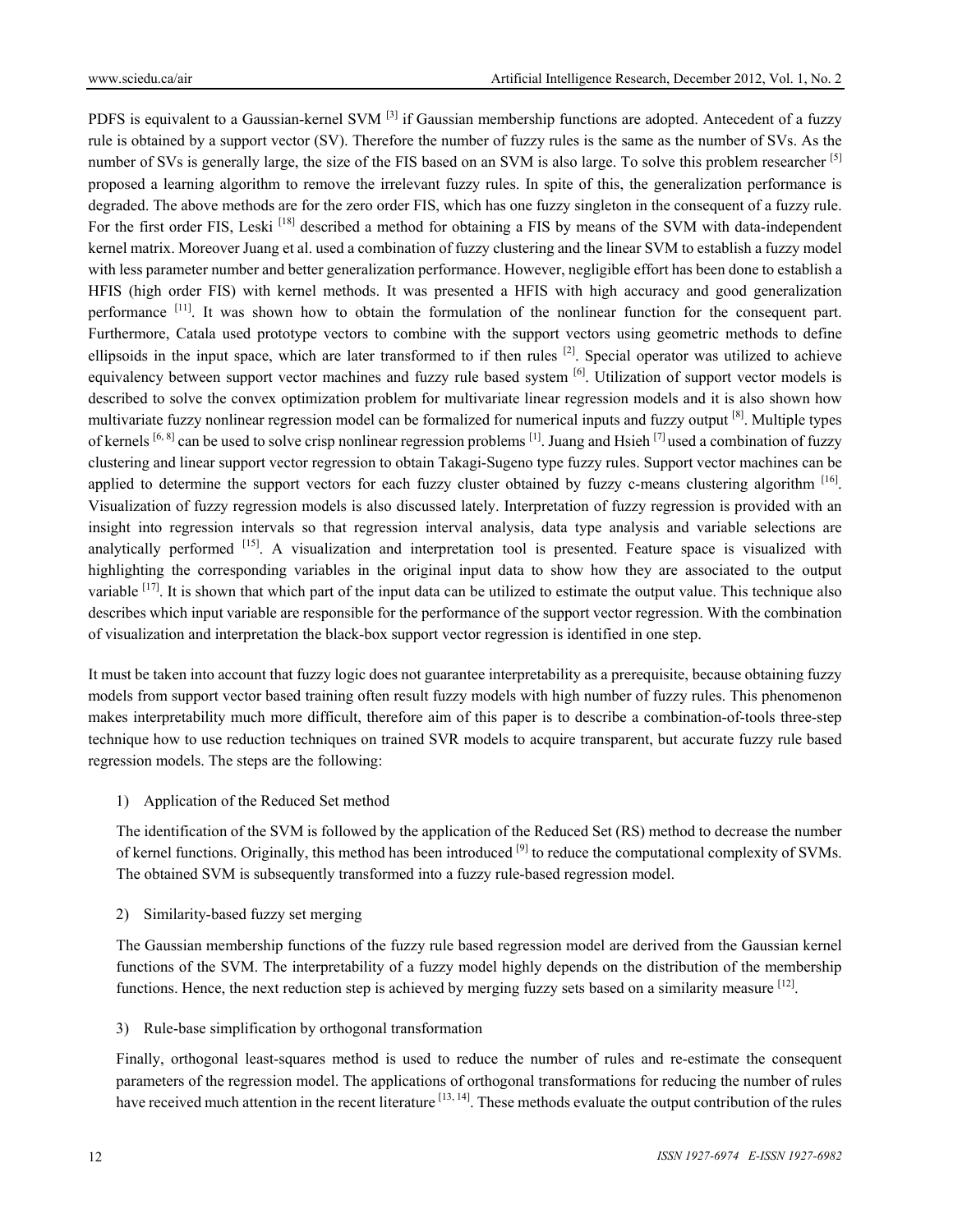to obtain the order of importance. The less important rules are then removed according this ranking to further complexity reduction and increase transparency.

This article is organized as follows. Firstly basic notations of support vector machines and the connection between the fuzzy regression are described. After detailed description of the three step reduction algorithm examples indicate the power and the usage of the described techniques on regression problems.

## **2 FIS interpreted SVR**

SVM has been recently introduced for solving pattern recognition and function estimation problems. SVM is a nonlinear generalization of the Generalized Portrait algorithm developed in Russia in the 1960s. In its present form, the SVM was developed at AT&T Bell Laboratories by Vapnik and coworkers [19]. Due to this industrial context, SVM learning has now evolved into an active area of research. Moreover, the technique belongs to the standard methods toolbox of machine learning. The basic idea behind SVM is that with a kernel function:  $k(x_ix_j)$ , which for all data pairs  $(x_1, \ldots, x_{N_d}) \subset \chi R_i^N$ give rise to positive matrices  $K_{i,j} := k(x_i x_j) \times R_{i}^N$ . Using k instead of dot product in  $R_i^N$ , this will correspond to map the data into a possibly high dimensional space F, by a usually nonlinear map  $\phi : R \to^N \to F$  and take the dot product there

$$
k(z_i; x) = (\phi(z_i); \phi(x))
$$
 (1)

#### **2.1 Support vector regression models**

Suppose we have training data,  $\{(x_1,y_1),...(x_{Nd},y_{Nd})\} \subset \chi \times R$   $\frac{N}{i}$ , where  $\chi$  denotes the space of input patterns. Our goal is to find function  $f(x)$  that has at most  $\varepsilon$  deviation from the targets with the obtained  $y_i$ , for all the training data. In other words we do not care about the errors as long as they are less than ε, but any larger deviation than ε won't be accepted. SVR can be formulated as follows:

$$
\min_{w,b,\xi_i,\xi_i} \frac{1}{2} ||W||^2 + C \sum_{i=l}^{N_d} (\xi_i + \xi_i^*)
$$
  
s.t.  $y_i - w^T \Phi(x_i) - b \le \varepsilon + \xi_i$   

$$
w^T \Phi(x_i) + b \le \varepsilon + \xi_i^*
$$
  

$$
\xi_i, \xi_i^* \ge 0
$$
 (2)

where  $\phi$  is the feature mapping for kernel k,  $\varepsilon$  is the tolerance error, are  $\xi_i$ ,  $\xi_i^*$  slack variables and C > 0 is a cost coefficient, which determines the trade-off between the model complexity and the degree of tolerance to the errors larger than *ε* . The dual form of the optimization problem eq. 2 becomes a quadratic programming (QP) problem:

$$
\min_{\alpha,\alpha^*} \frac{1}{2} \sum_{i,j=1}^{N_d} (\alpha_i - \alpha_i^*) (\alpha_j - \alpha_j^*) k(x_i x_j)
$$
  
+ 
$$
\varepsilon \sum_{i=1}^{N_d} (\alpha_i + \alpha_i^*) - \sum_{i=1}^{N_d} y_i (\alpha_i - \alpha_i^*)
$$
 (3)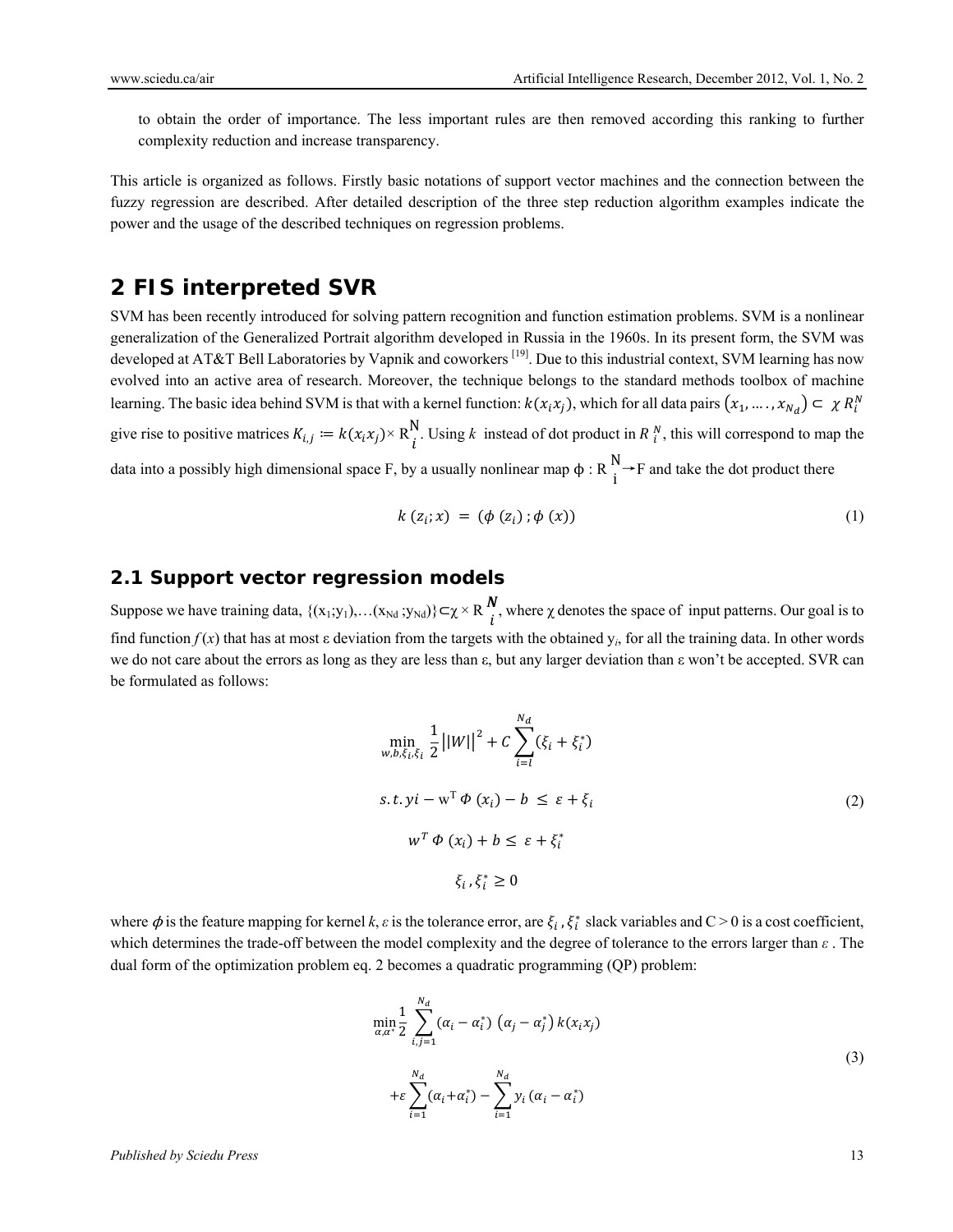$$
s.t. \sum_{i=1}^{N_d} y_i (\alpha_i - \alpha_i^*) = 0 \alpha, \alpha^* \in [0, C]
$$

where  $\alpha$  and  $\alpha*$  are the Lagrange multipliers. As an outcome of solving the QP problem eq. 3 can be rewritten to the following form:

$$
f(x) = \sum_{i,j=1}^{N_d} (\alpha_i - \alpha_i^*) k(x_i, x) + b
$$
 (4)

Let  $\gamma_i = \alpha_i - \alpha_i^*$  In case  $\gamma_i \neq 0$  the corresponding training pattern xi can be noted as support vector.

### **2.2 Structure of the fuzzy rule-based regression model**

To get a fuzzy rule-based regression model from the support vector regression model the following interpretation is needed:

$$
y = \sum_{i=1}^{N_R} \beta_i(x) \, \delta_i + b \tag{5}
$$

where  $\beta_i$  is the firing strength and  $\delta_i$  is the rule consequent. The output of the regression model is calculated via this equation. In case of fuzzy systems, fuzzy rules can be formulated as follows

$$
R_i
$$
 if  $x_1$  is  $A_{i1}$  and ...  $x_n$  is  $A_{in}$  then  $y_i = \delta_i$ ,  $i = 1, ... N_R$  (6)

where  $R_i$  is the i-th rule in the fuzzy rule-based regressor and  $N_R$  denotes the number of rules.  $A_i$ , ...,  $A_{N_i}$  denote the antecedent fuzzy sets that define operating region of rule in the  $N_i$  dimensional input space. The rule consequent  $\delta_i$  is a crisp number. The connective is modeled by the product operator. Hence the degree of activation of the ith rule is calculated as

$$
\beta_i(x) = \prod_{j=i}^{N_i} A_{ij} (x_j), \qquad i = 1, ..., N_R
$$
\n(7)

Main principle of kernel-based support vector regressors is the identification of a linear decision boundary in this high dimensional feature space. The link to the fuzzy model structure is the following: the fuzzy sets are represented in this paper by Gaussian membership functions

$$
A_{ij}(x_j) = \exp\left(\frac{||x_j - z_{ij}||^2}{2\sigma^2}\right) \tag{8}
$$

The degree of fulfillment  $\beta_i(x)$  can be written through eq. 7-8 in a more compact form by using Gassuian kernels.

$$
\beta_i(x) = \exp\left(\frac{||x - z_j||^2}{2\sigma^2}\right) \tag{9}
$$

This kernel interpretation of fuzzy systems shows that fuzzy models are effective in solving nonlinear problems because they map the original input space into a nonlinear feature space by using membership functions similarly to the support vector machine that utilize kernel functions for this purpose.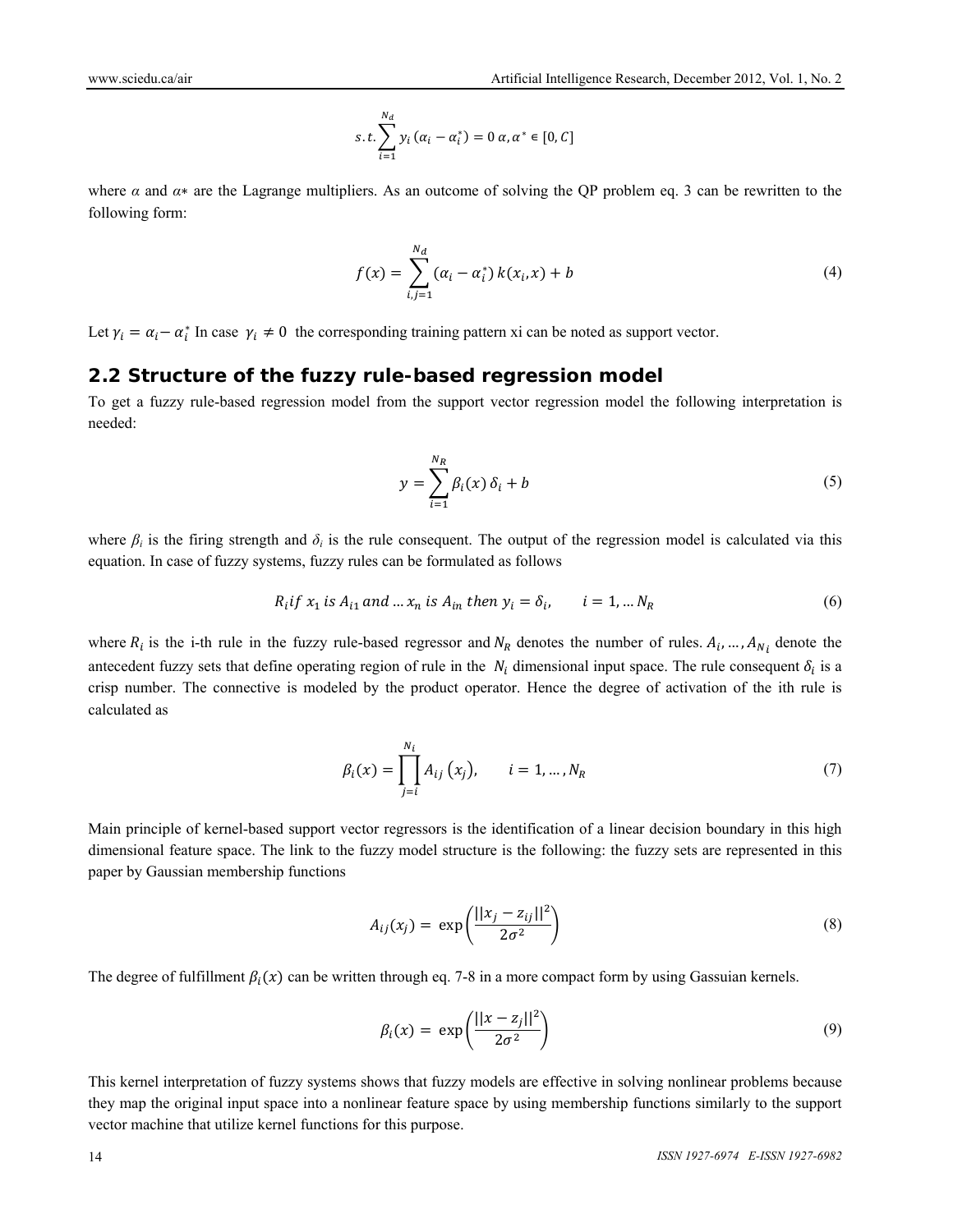# **3 Ensuring interpretability with three step algorithm**

In the previous sections, it has been shown how a SVM, that is structurally equivalent to a fuzzy model, can be identified. Unfortunately, this identification method cannot be used directly for the identification of interpretable fuzz systems because the number of the support vectors is usually very large. Typical values are 40-60% of the number of training data which is in our approach equal to the number of rules in the fuzzy system. Therefore, there is a need for an interpretable approximation of the support vector expansion. For this purpose a step-wise algorithm will be introduced, where the first step is based on the recently published Reduced Set (RS) method developed for reducing the computational demand of the evaluation of SVMs<sup>[9]</sup>.

### **3.1 Model simplification by reduced set method**

The aim of the RS method is to approximate the highdimensional feature space given by the support vectors

$$
\Psi = \sum_{i=1}^{N_X} \gamma_i \phi(x_i) \tag{10}
$$

by a reduced set expansion

$$
\Psi' = \sum_{i=1}^{N_R} \delta_i \phi(z_i) \tag{11}
$$

with  $N_R < N_x < N_d$ , where  $N_x$  denotes the number of support vectors (the number of  $x_i$  vectors for those  $\gamma_i \neq 0$ ) and NR represents the number of the desired rules in the fuzzy rule based regressor that we would like to identify and  $z_i$  denotes the centers of the new kernel functions that are not necessarily training samples. NR should be as small as possible because it determines the number of fuzzy rules. In practice it turns out that the RS method is often able to deliver a one-tenth reduction, so NR can be chosen as N<sub>R</sub> =N<sub>x</sub>/10. For this model reduction, the squared error  $||\Psi - \Psi||/2$  has to be minimized. For this purpose, the 'kernel trick' has to be applied because  $\phi$  is not given explicitly

$$
\|\Psi - \Psi'\|^{2} = \sum_{i,j=1}^{N_{X}} \gamma_{i} \gamma_{j} k(x_{i} x_{j}) + \sum_{i,j=1}^{N_{R}} \delta_{i} \delta_{j} (z_{i} z_{j}) - 2 \sum_{i=1}^{N_{X}} \sum_{j=1}^{N_{R}} \gamma_{i} \delta_{j} k(x_{i}, z_{j})
$$
(12)

The cost function 12 is minimized in a step-wise manner while the feature space is approximated by the following iterative algorithm:

**Repeat for** *m* : 2;……*NR*

Step 1: Obtain the residual space

Let  $\Psi_m$  mean the residual of the feature space approximation generated at the (m-1)–th step

$$
\Psi_{\rm m} = \sum_{i=1}^{N_{\rm x}} \gamma_i \phi(x_i) - \sum_{i=1}^{m-1} \delta_i \phi(z_i)
$$
  
= 
$$
\sum_{i=1}^{N_{\rm m}} \varepsilon_i \phi(v_i)
$$
 (13)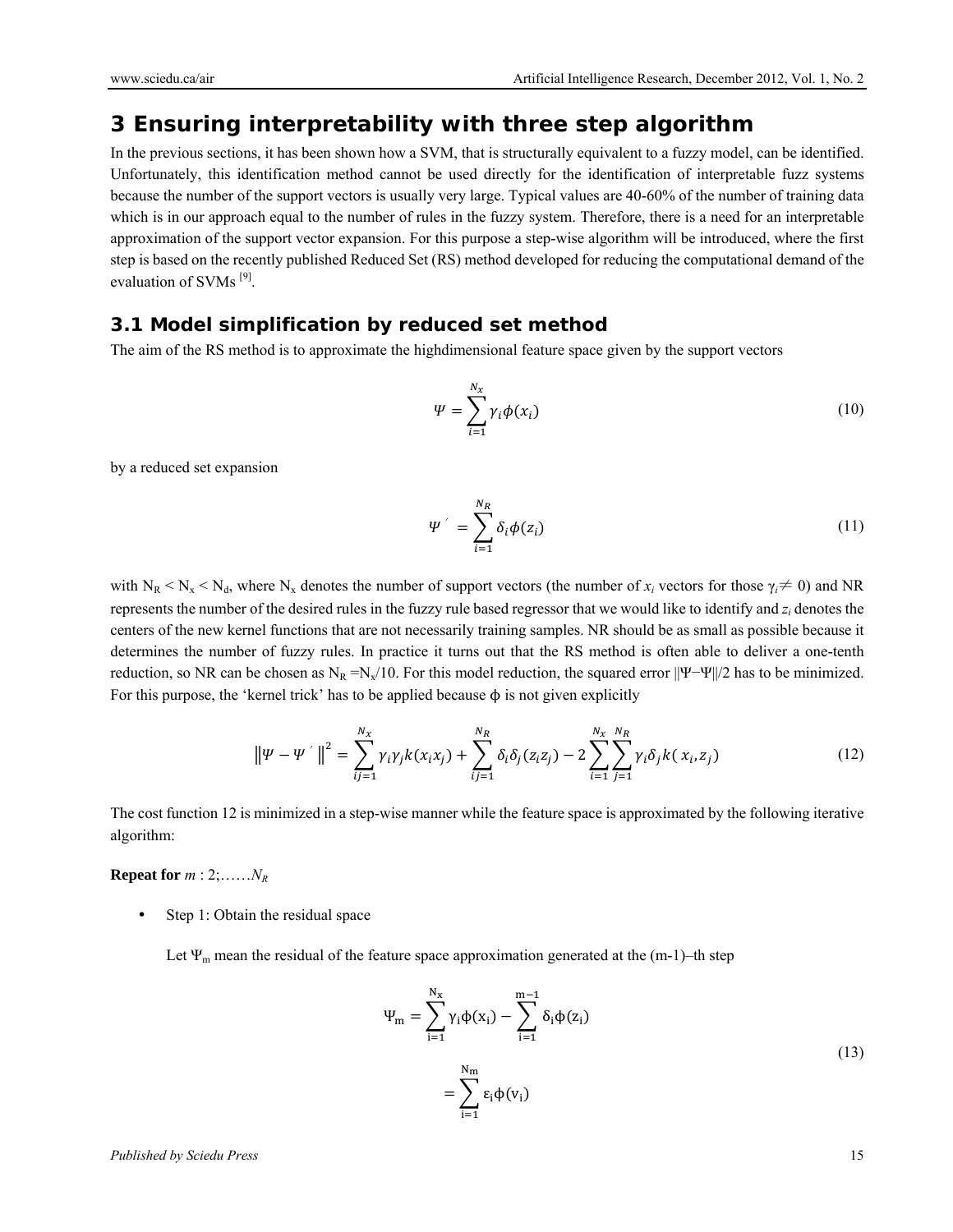where

 $(\varepsilon_1,\ldots,\varepsilon_{N_m})=(\gamma_1,\ldots,\gamma_{N_x},-\delta_1,\ldots,-\delta_{m-1}),$ 

$$
(v_1,\!...,\!v_{N_m})\!\!=\!\!(x_1,...x_{N_x},z_1,...z_{m-1})
$$

Nm=Nx+m-1

Step 2: Inner iteration step for determining  $z_m$ 

This residual function is approximated by the determination of  $z_m$  and  $\delta_m$  in the iterative procedure, where the following cost function has to be minimized

$$
\min_{\delta_m, z_m} \|\Psi_m - \delta_m \phi(z_m)\|^2 \tag{14}
$$

This can be done by standard techniques or using fixed point iteration<sup>[9]</sup>.

$$
Z_m^{n+1} = \frac{\sum_{i=1}^{N_m} \varepsilon_i \exp(-\|v_i - z_m^n\|^2 / (2\sigma^2)) v_i}{\sum_{i=1}^{N_m} \varepsilon_i \exp(-\|v_i - z_m^n\|^2 (2\sigma^2))}
$$
(15)

where the superscript n denotes the n-th inner iteration step; eq. 15 is iterated till it converges to  $||z_m^{n+1} - z_m^n||^2$  $\varepsilon$ . Interestingly, eq. 15 can be interpreted in the context of clustering [10]. It determines the center of a single Gaussian cluster, trying to capture as many of the  $v_i$  with positive  $\delta_i$  as possible, and simultaneously avoiding those  $v_i$  with negative  $\delta_i$ .

#### Step 3: Least-squares estimation of the  $\delta_i$  coefficients

The  $\delta_m$  coefficient is calculated by recalculating the whole  $\delta = [\delta_1, ..., \delta_m]^T$  vector by minimizing eq. 12

$$
\delta = (K^z)^{-1} K^{zx} \gamma \tag{16}
$$

where the element of the matrices are expressed by the kernel functions  $K_{ij}^z(z_i, z_j)$  and  $K_{ij}^{zx} = k(z_i, x_j)$ .

### **3.2 Reduction of the number of fuzzy sets**

In the previous section, it has been shown how kernel-based regression model with a given number of kernel functions  $N_R$ , can be obtained. Because the number of the rules in the transformed fuzzy system is identical to the number of kernels, it is extremely important to get a moderate number of kernels in order to obtain a compact fuzzy rule-based regression model. From eq. 9 it can be seen that the number of fuzzy sets in the identified model is  $N_s = N_R N_i$ . The interpretability of a fuzzy model highly depends on the distribution of these membership functions. With the simple use of eq. 8, some of the membership functions may appear almost undistinguishable. Merging similar fuzzy sets reduces the number of linguistic terms used in the model and thereby increases the transparency of the model. This reduction is achieved by a rule-base simplification method <sup>[12, 20]</sup> based on a similarity measure  $S(A_{ij}, A_{kj})$  and  $i \neq j$ . If  $S(A_{ij}, A_{kj})$ , then the two membership functions A<sub>ij</sub> and A<sub>kj</sub> are equal.  $S(A_{ij}, A_{kj})$  becomes 0 when the membership functions are non-overlapping. During the rule-base simplification procedure similar fuzzy sets are merged when their similarity exceeds a user-defined threshold θ  $\in [0,1]$ . The set-similarity measure can be based on the set theoretic operations of intersection and union  $^{[12]}$ .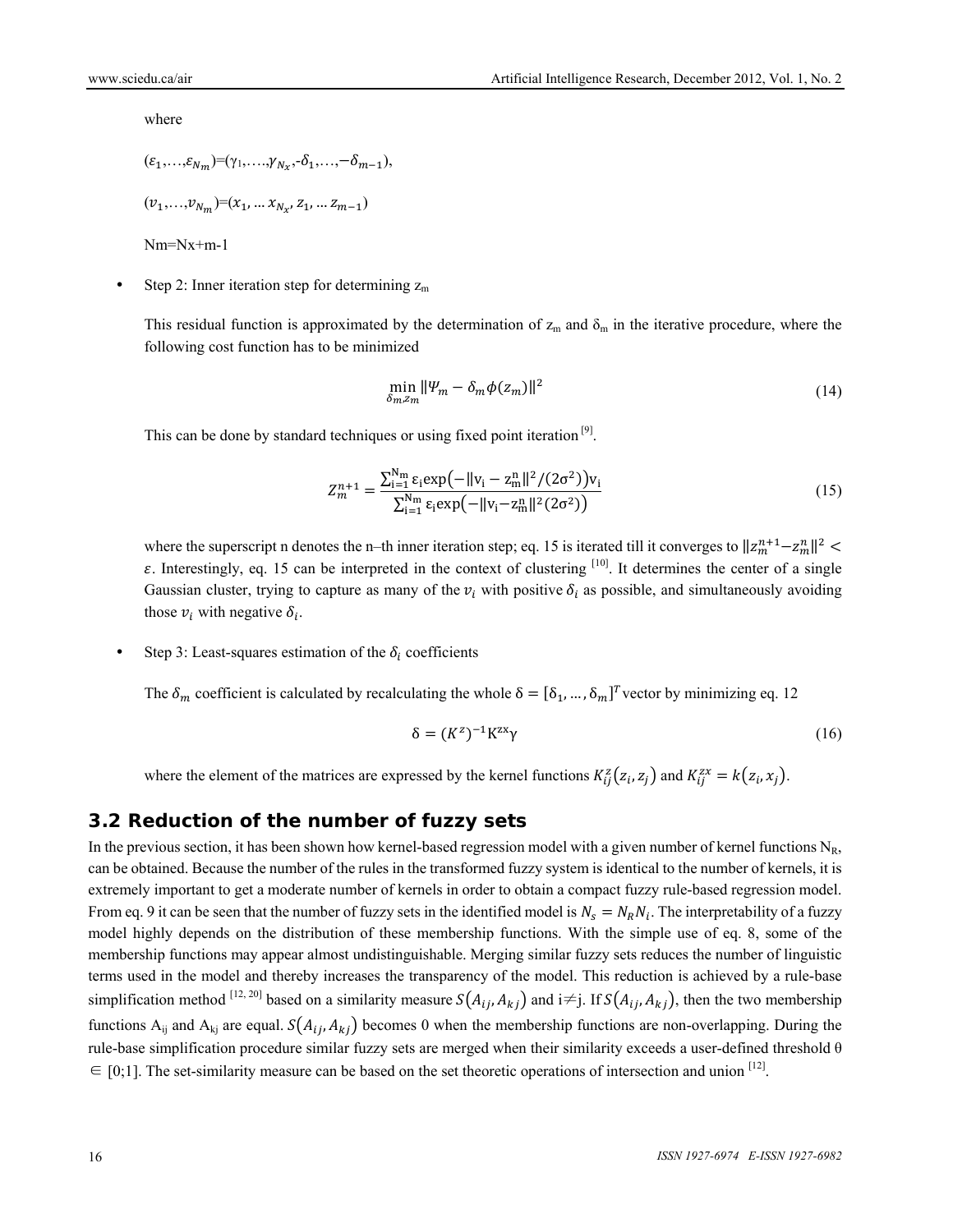$$
S(A_{ij}, A_{kj}) = \frac{|A_{ij} \cap A_{kj}|}{|A_{ij} \cup A_{kj}|}
$$
 (17)

where |.| denotes the cardinality of a set, and the ∩ and ∪ operators represent the intersection and union, respectively, or it can be based on the distance of the two fuzzy sets. Here, the following expression was used to approximate the similarity between two Gaussian fuzzy sets  $[20]$ .

$$
S(A_{ij}, A_{kj}) = \frac{1}{1 + d(A_{ij}, A_{kj})}
$$

$$
S(A_{ij}, A_{kj}) = \frac{1}{1 + \sqrt{(z_{ij} - z_{kj})^2 (\sigma_{ij} - \sigma_{kj})^2}}
$$
(18)

### **3.3 Reduction of the number of rules by orthogonal transforms**

By using the previously presented SVM identification and reduction techniques, the following fuzzy rule-based regression model has been identified

$$
y = \sum_{i=1}^{N_R} \prod_{j=1}^{N_i} \frac{(x_j - z_{ij})^2}{2\sigma^2} \delta_i + b
$$
 (19)

Because the application of the RS method and the fuzzy set merging procedure the obtained membership functions only approximate the original feature space identified by the SVM. Hence, the  $\delta = [\delta_1, ..., \delta_{N_R}]^T$ consequent parameters of the rules have to be re-identified to minimize the difference between the decision function of the support vector machine eq. 4 and the fuzzy model eq. 19.

$$
MSE = \sum_{j=1}^{N_d} \left( \sum_{i=1}^{N_x} \gamma_i k(x_j, x_i) - \sum_{i=1}^{N_R} \delta_i \beta_i(x_j) \right)^2
$$
  
=  $||y_s - B\delta||^2$  (20)

where the matrix  $B = [b_1, ..., b_{N_R}] \in R^{N_d x N_R}$  contains the firing strength of all NR rules for all the inputs  $x_i$ , where  $b_j = [\beta_j(x_1), ..., \beta_j(x_{N_d})]^T$ . As the fuzzy rule-based regression model in eq. 19 is linear in the parameters  $\delta$ , eq. 20 can be solved by a least-squares method

$$
\delta = B^+ y_s \tag{21}
$$

where  $B^+$  denotes the Moore-Penrose pseudo inverse of B. The application of orthogonal transforms for the above mentioned regression problem eq. 20 for reducing the number of rules has received much attention in recent literature [13, 14]. These methods evaluate the output contribution of the rules to obtain an importance ordering. For modeling purposes, the Orthogonal Least Squares (OLS) is the most appropriate tool  $^{[13]}$ . The OLS method transforms the columns of B into a set of orthogonal basis vectors in order to inspect the individual contribution of each rule. To do this, Gram-Schmidt orthogonalization of B=WA is used, where W is an orthogonal matrix  $WTW = I$  and A is an upper triangular matrix with unity diagonal elements. If w<sub>i</sub> denotes the i–th column of W and  $g_i$  is the corresponding element of the OLS solution vector  $g = A\delta$ , the output variance  $y^T s y_s = N_d$  can be explained by the regressors

*Published by Sciedu Press* 17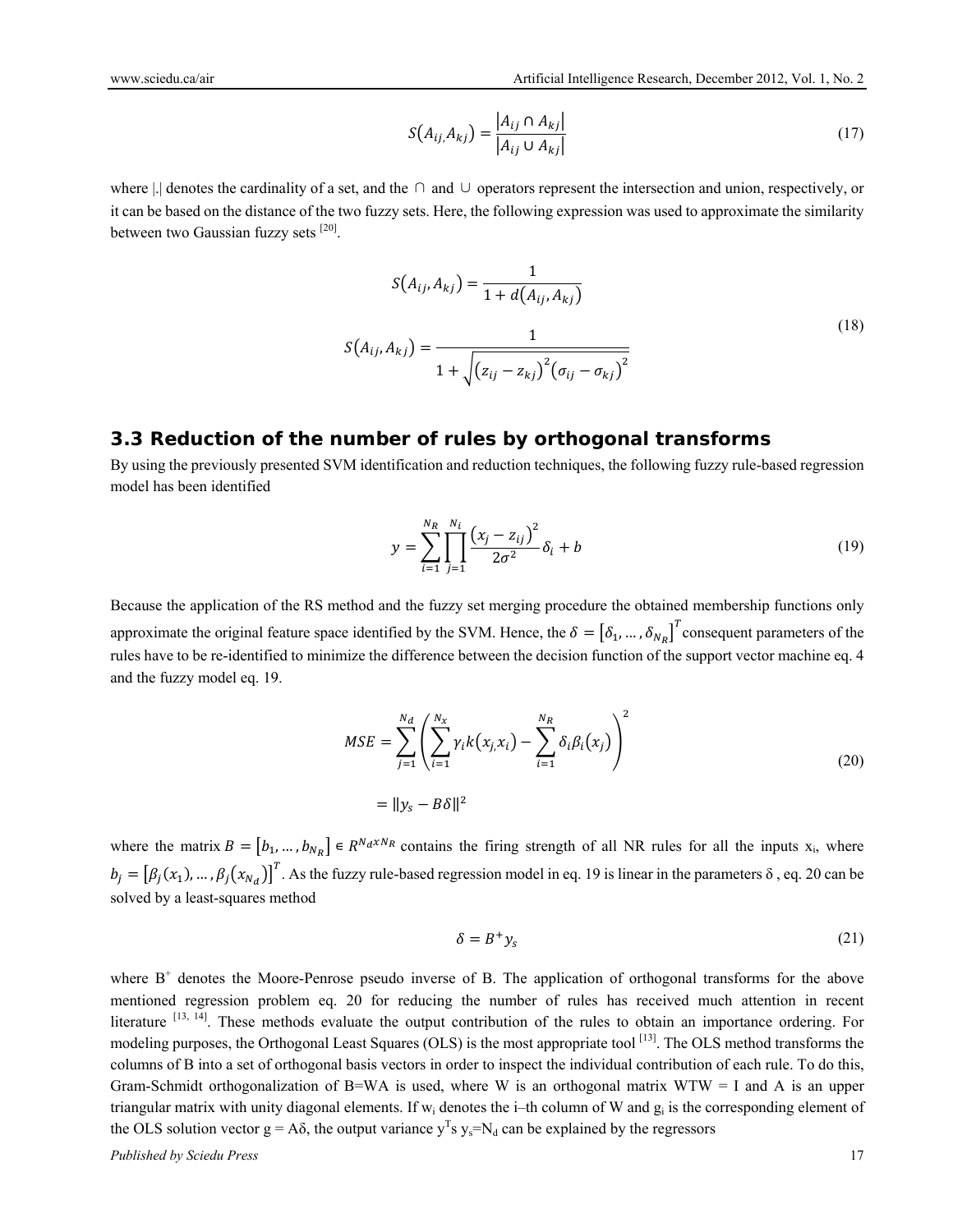$\sum_{i=1}^{N_r} g_i w_i^T w_i / N_d$ . Thus, the error reduction ratio,  $\rho$ , due to an individual rule i can be expressed as

$$
p^i = \frac{g_i^2 w_i^T w_i}{y_s^T y_s} \tag{22}
$$

This ratio offers a simple mean for ordering the rules, and can be easily used to select a subset of rules in a forward regression manner. Evaluating only the approximation capabilities of the rules, the OLS method often assigns high importance to a set of redundant or correlated rules. To avoid this, some extension for the OLS method were proposed  $[14, 21]$ .

## **4 Application examples**

#### **4.1 Illustrative example**

To demonstrate the potential of Support Vector Regression techniques two examples were introduced. Firstly an illustrative regression problem is solved with a simple dataset containing 51 samples (see Figure 1). The SVR technique obtained 14 support vectors. This model has been reduced by the RS method (Step 1), by which we tried to reduce the model to operate with 10 rules. Modeling results can be seen in Table 1. Utilization of all the three steps of the algorithm reduced number of fuzzy rules to 6, however this indicated slight increase in modeling error.



**Figure 1.** Illustrative example with model output, support vectors and the insensitive region

**Table 1.** Application of the proposed three step algorithm

| <b>Method</b>      | <b>RMSE</b> | $\#Rules$ |
|--------------------|-------------|-----------|
| SVR Identification | 0.084       | 14        |
| Step 1. Reduction  | 0.0919      | 10        |
| Step 2. Reduction  | 0.2415      |           |
| Step 3. Reduction  | 0.3361      |           |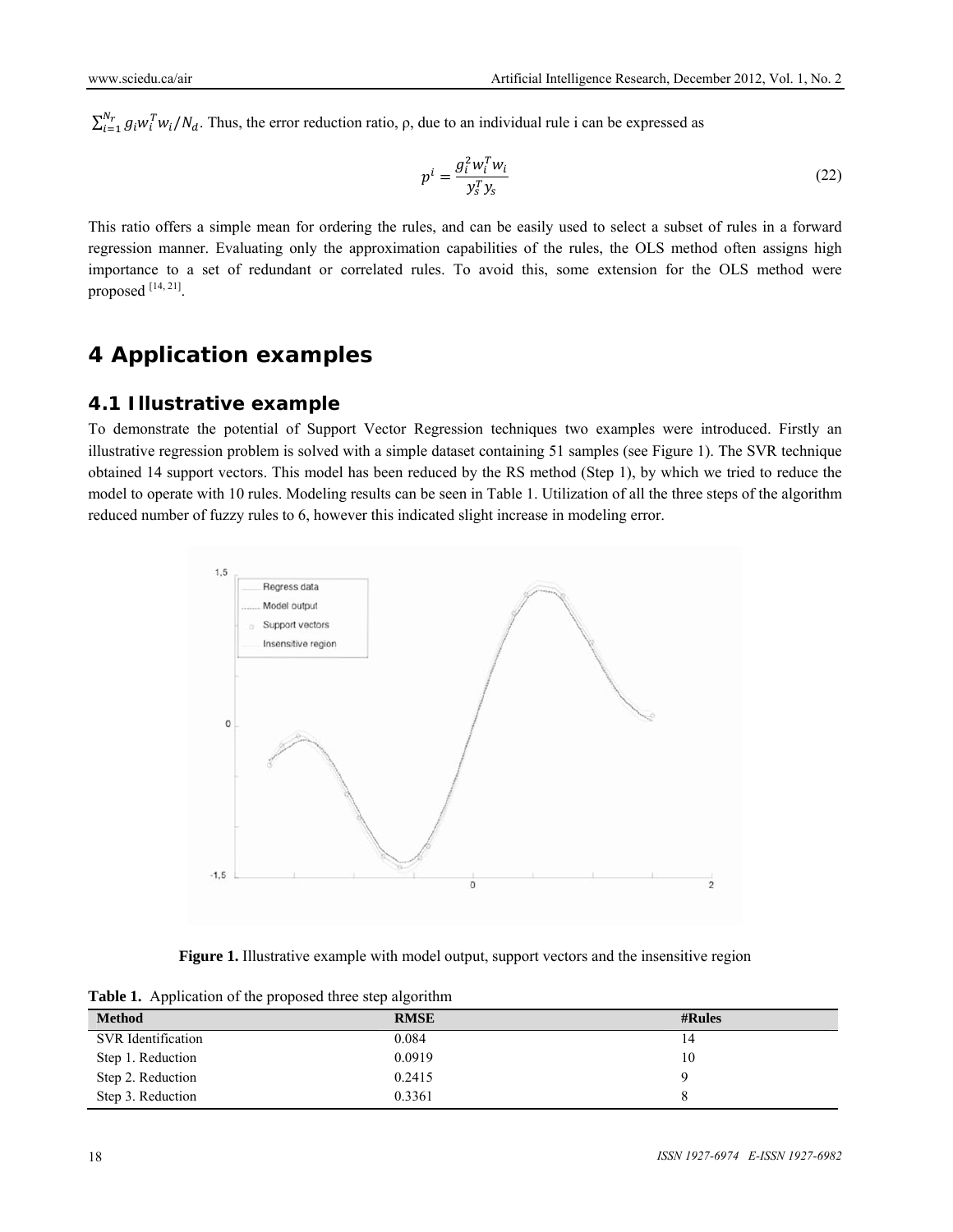## **4.2 Identification of a hammerstein system**

In this example, the support vector regression is used to approximate a Hammerstein system that consists of a series connection of a memory less nonlinearity, f, and linear dynamics, G, as it is shown in Fig. 2., where v represents the transformed input variable. For transparent representation the Hammerstein system consist of a first-order linear part  $y(k+1) = 0.9y(k) + 0.1y(k)$  and a static nonlinearity is represented by a polynomial,  $y(k) = u(k)^2$ . The dataset contains 500 input-output data. Support vector regression model was identified with efficiency summarized in Table 2.



**Figure 2.** Hammersten system

|  | Table 2. Results of Hammerstein system identification |  |  |
|--|-------------------------------------------------------|--|--|
|--|-------------------------------------------------------|--|--|

| <b>Method</b>      | <b>RMSE</b> | $\#Rules$ |
|--------------------|-------------|-----------|
| SVR Identification | 0-0533      | 22        |
| Step 1. Reduction  | 0.0604      | 15        |
| Step 2. Reduction  | 0.0.65      | 13        |
| Step 3. Reduction  | 0.0792      | 12        |

As figure 3 and Table 2 conclude, support vector regression is able to give accurate models for Hammerstein system identification. Extracted, non-distinguishable rules from this system are represented on Figure 4, therefore the three-step reduction algorithm is used to acquire interpretable models.



**Figure 3.** Identified Hammerstein System, support vectors and model output after reduction

Number of rules could be reduced to 15 without any major modeling error increase after applying the RS method (Step 1), Using further reductions with the second and third step of the proposed algorithm interpretable model (see Figure 5) and accurate model could be extracted.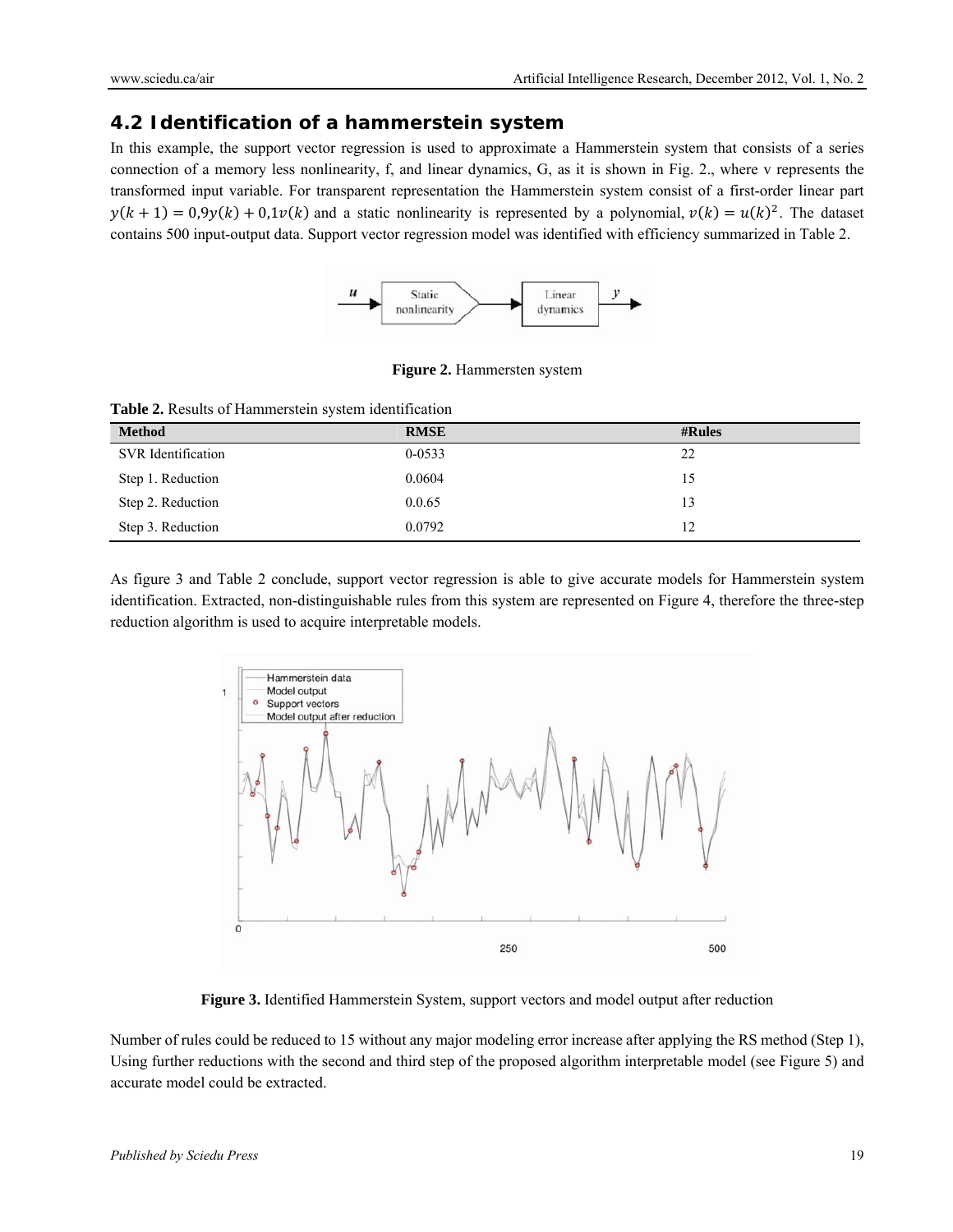

**Figure 4.** Non-distinguishable membership functions obtained after the application of RS method



**Figure 5.** Interpretable membership functions of the reduced fuzzy model

# **5 Conclusions**

Support vector based techniques and fuzzy rule-based models work in a similar manner as both models maps the input space of the problem into a feature space with the use of either nonlinear kernel or membership functions. The main difference between support vector based and fuzzy rule-based systems is that fuzzy systems have to fulfill two objectives simultaneously, i.e., they must provide a good modeling performance and must also be linguistically interpretable, which is not an issue for support vector systems. However, as the structure identification of fuzzy systems is a challenging task, the application of kernel-based methods for model initialization could be advantageous because of the high performance and the good generalization properties of this type of models.

Accordingly, support vector based initialization of fuzzy rule-based model is used in this paper. First, the initial fuzzy model is derived by means of the support vector learning algorithm. Then the support vector model is transformed into an initial fuzzy model that is subsequently reduced by means of the reduced set method, similarity based fuzzy set merging, and orthogonal transform-based rule-reduction. Because these rule base simplification steps do not utilize any nonlinear optimization tools, it is computationally cheap and easy to implement them.

The application of the proposed approach was shown on simple one dimensional function identification data and Hammerstein system identification. The obtained models are very compact but their accuracy is still adequate. Besides, it might be clear that still real progress can be made in the development of novel methods for feature selection.